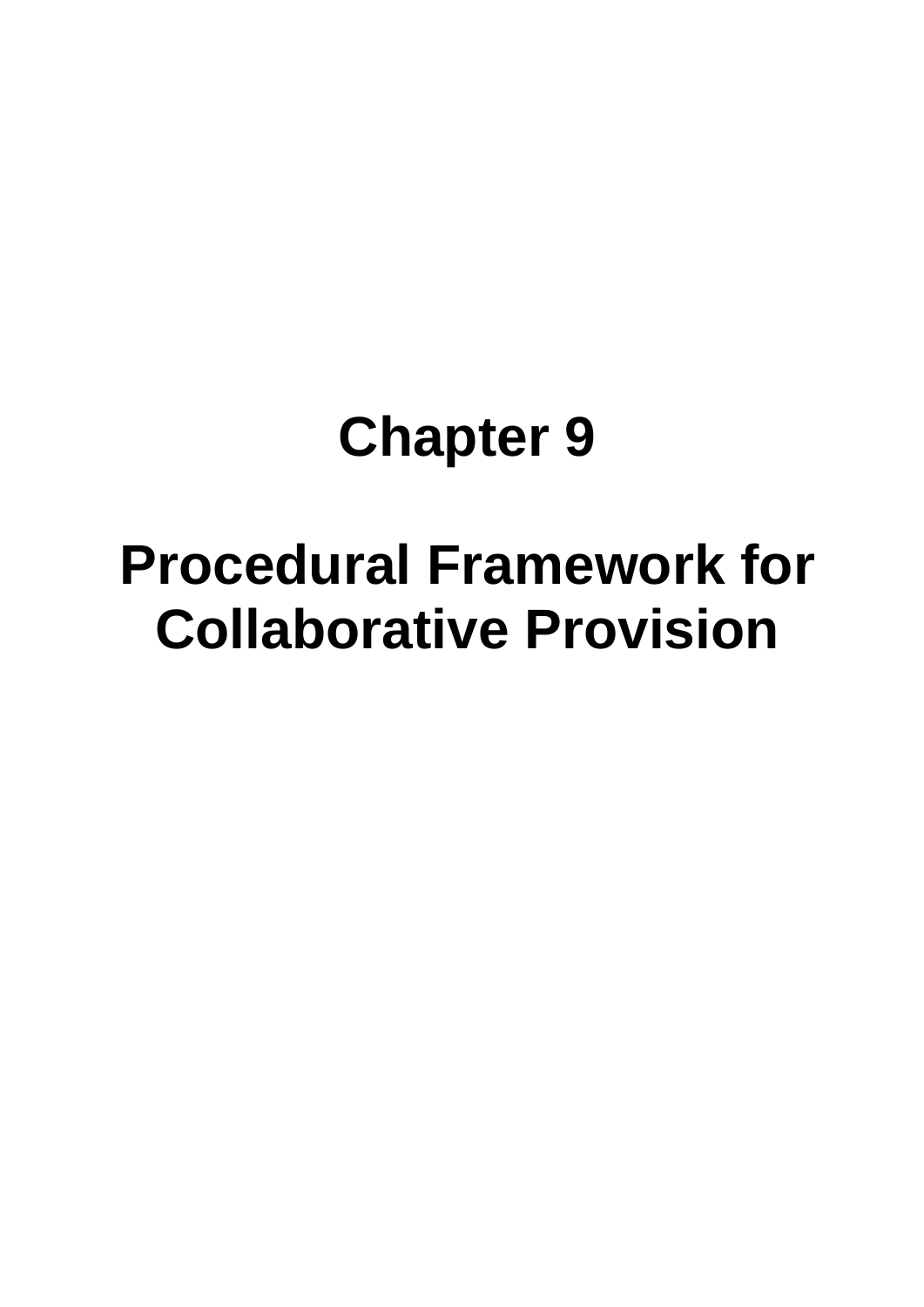# **9. PROCEDURAL FRAMEWORK FOR COLLABORATIVE PROVISION**

## **9.1 Introduction**

- 9.1.1 Collaborative provision is a term used to describe an arrangement where academic credit or academic programmes of study are delivered outside the University, for which the University has either full or partial responsibility, and for which the University awards credit. Such provision is delivered through collaborative partnerships with other institutions ('partner institutions'). All collaborative provision is aligned to the University's Strategic Plan and International Strategy.
- 9.1.2 Chapter 11, Working with Others, describes other types of arrangements where students study part of their degree with another organisation including, for example, apprenticeships, and joint awards where students do not study at another organisation. Chapter 10, (Short Courses, Professional Practice Framework, Contributing Partners and Accreditation), describes the arrangements where an external organisation contributes to a University programme (Contributing Partner), as well as the arrangements for accrediting the work of external organisations.
- 9.1.3 University principles, regulations and procedures, outlined within other Chapters and associated appendices of this handbook, also apply to collaborative partnerships and should be referred to as appropriate. Any variations for collaborative provision are clearly indicated.
- 9.1.4 The arrangements described in this Chapter are overseen at central University level by the Collaborative Partnerships Office. The Collaborative Partnerships Office is responsible for all approval, monitoring and review processes in relation to collaborative partnerships and for advising University and partner institution staff in matters relating to collaborative provision.
- 9.1.5 The University's approach to collaborative partnerships is based on the following principles:
	- that decisions to establish new collaborative partnerships are the responsibility of the Senate and must be informed by detailed and extensive due diligence;
	- that any arrangements made shall not be in contravention of the laws, agreements, understandings or principles which are in force within the country or region of the collaboration or are local to the partner institution or apply in respect of any third party involved in the collaboration;
	- that any charges made in relation to the University's collaborative provision as a whole will, as a minimum, cover costs incurred by the University in the fulfilment of its associated duties;
	- that the precise nature of individual collaborative partnerships shall take account of the partner institution's capacity and academic maturity, and may develop over time;
	- that collaborative partnerships shall be academically-driven, and designed to support both partners in developing capability, creating new knowledge and increasing intellectual capital. In turn, this focus on academically-driven partnership could create opportunities for the development of multilateral collaborative networks involving more than one collaborative partner;
	- that, ordinarily, all collaborative provision shall be associated with cognate provision within the University. Through such 'academic anchoring' provision will be capable of generating the kinds of mutual academic benefit, and developing the communities of scholars.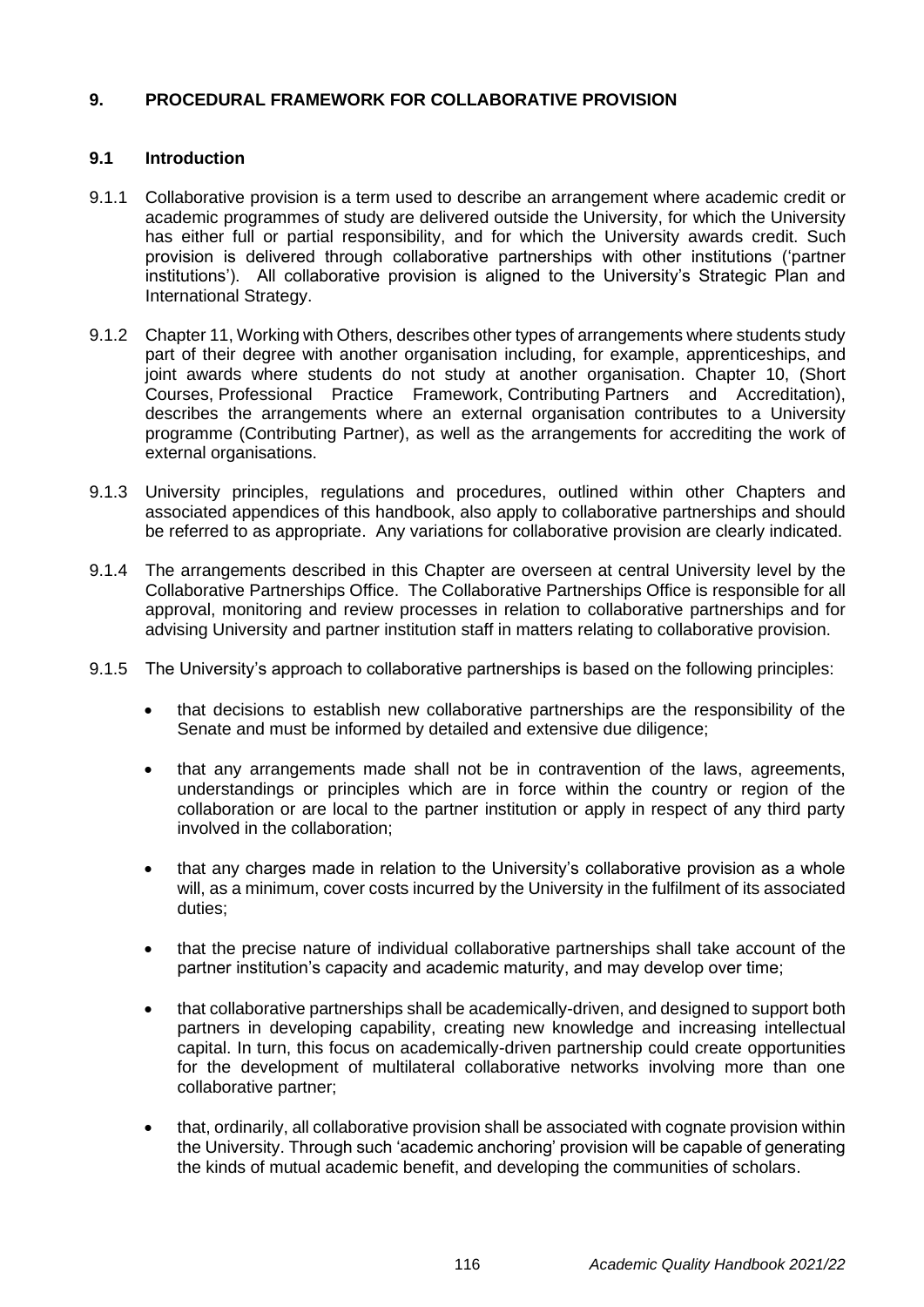- that the University is responsible for the academic standards of all awards granted in its name. The standards achieved by students who are successful in completing collaborative programmes shall be equivalent to the standards achieved by students who are successful on programmes at the University;
- that the University shall ensure that the quality of learning opportunities on collaborative programmes exceed the minimum of acceptable threshold levels at the time of initial validation and that suitable quality enhancement procedures are in place throughout the life of the programme;
- that programmes of study that share the same award title shall have the same main educational aims and programme outcomes and are monitored to ensure consistency of standards across the programmes;
- that the processes developed to support collaborative provision shall be informed by sector best practice, and take account of the UK Quality Code for Higher Education published by QAA and the relevant UK Quality Code**,** Advice and Guidance.

## **9.2 Types of partnership and modes of provision**

- 9.2.1 Within this overall context, the University has the following types of collaborative partnerships:
	- Structural partnerships, within which there is a formal, structural relationship where academic and mission goals are shared. Structural partnerships are likely to include some or all of the following: partnership representation on key University committees and vice versa; the sharing of academic staff (with staff from the University sometimes contributing to programme delivery and other academic activity at the partner institution and vice versa); and the two-way sharing of other resources (including, for example, physical and virtual electronic resources). Structural partners are also referred to as Constituent Colleges.
	- Programme partnerships, in which the primary focus of the engagement is the management and delivery of specified academic programmes. Within such partnerships, joint activity is limited to areas that are necessary in order to enable the University to maintain appropriate central oversight of the provision, and so meet its responsibilities in relation to quality and the academic standards of awards. Partner institutions in programme partnerships may be designated Associate Colleges of the University if they meet the required criteria and are approved by the University Council (Appendix CP13).
- 9.2.2 Within this typology of partnership relationship, several modes of provision are possible:
	- Dual award provision in which, on successful completion of programmes, separate and distinct qualifications are awarded by the partner institution and by the University respectively.
	- Validation provision in which curricula are developed by the partner institution's staff, in liaison with the University's staff, for approval by the University.
	- Franchise provision in which a partner institution adopts existing University curricula, either in their entirety or with some permitted degree of flexibility in modifying the content.
	- Off-campus provision in which University staff deliver and assess a programme of the University in a partner institution. Delivery may be supported through the provision of academic, pastoral and/or administrative support by the partner institution's staff. In common terminology, such partnerships may also be described as 'tutor-supported' or 'outreach' partnerships.
	- Articulation links in which students at the partner institution have direct entry with advanced standing into specified programmes of the University.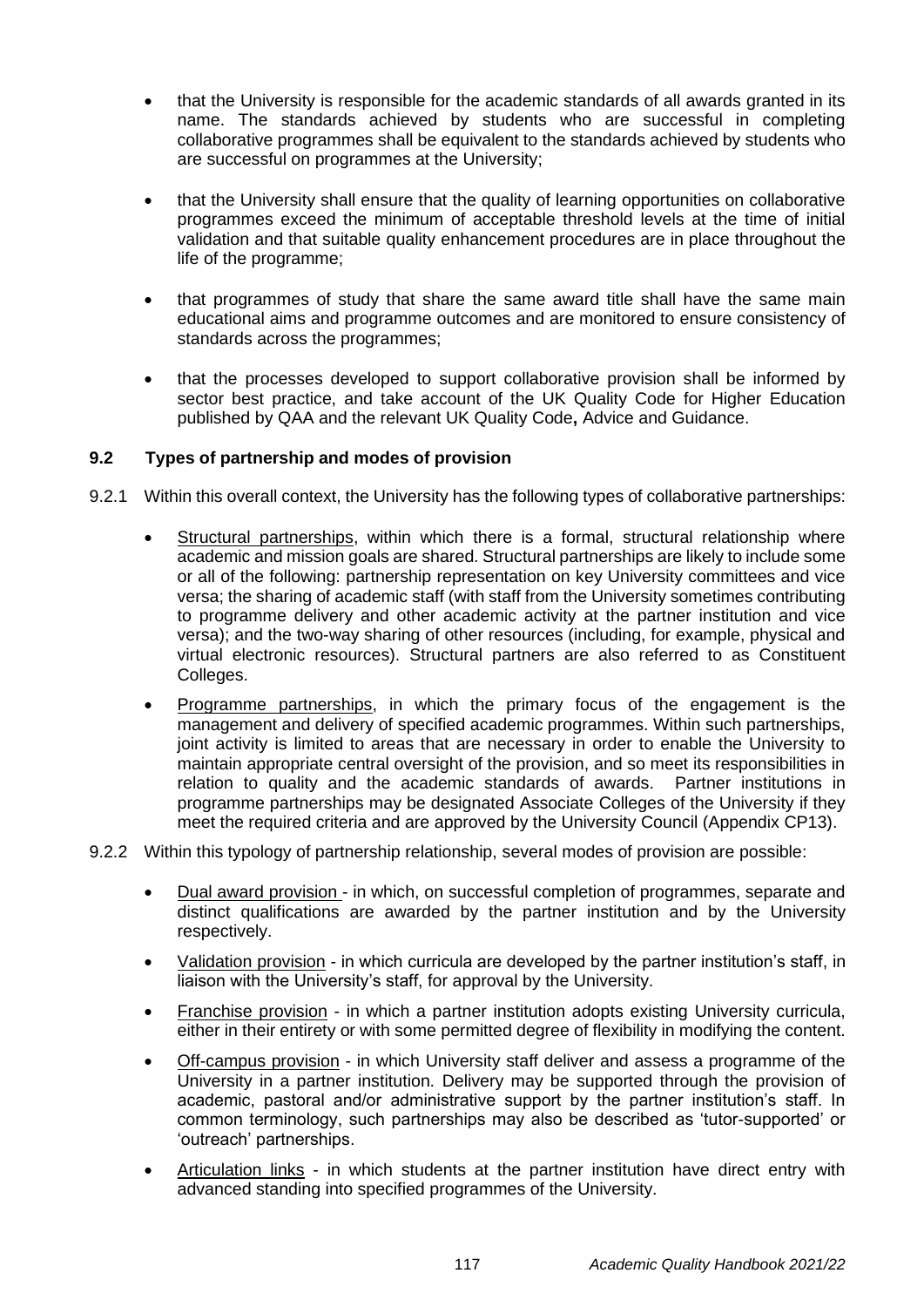- Joint award provision where, with the express approval of Senate, the University can offer joint awards with other appropriate institutions, in which students are studying at the partner institution (joint award provision where students study only at another organisation are described in Chapter 10).
- 9.2.3 The modes of provision are based on the recognition that partner institutions may be at different stages in their academic (and organisational) development and may have different reasons for seeking a partnership with the University. The University's approach to collaborative provision is designed to ensure that new collaborative partnerships are based on a mode of provision appropriate to the partner institution, but with scope for development as the partnership matures. It is possible for different modes of provision to be approved in a single partner institution.
- 9.2.4 The University may also offer postgraduate research degrees in collaboration with a partner institution. The specific arrangements governing the approval of research degrees within collaborative partnerships are provided in Appendix CP3.

## **9.3 Responsibilities**

9.3.1 A potential or actual collaborative partnership will involve a number of University bodies and individuals at various times. Given the complexity of arrangements and multi-channel contacts that often occur throughout any given collaborative partnership, key roles and responsibilities need to be established and maintained. This requires an institutional understanding of the various roles and responsibilities of key actors in the process. The following definitions of roles and responsibilities apply throughout the processes that underpin this framework:

## *The University Senate*

- 9.3.2 The University's Senate is responsible for:
	- the approval of all collaborative partnerships;
	- the early termination of any existing collaborative partnership agreement;
	- the non-continuation of any existing collaborative partnership agreement.

## *Academic Planning Team (APT)*

- 9.3.3 The Academic Planning Team is responsible for:
	- the approval of proposals for the development of new collaborative partnerships;
	- the approval of proposals for programmes of study at collaborative partnerships;
	- the approval of proposals for major amendments to programmes of study at collaborative partnerships;
	- identifying any action required in response to the Collaborative Partnership Office's annual report on the effectiveness of the management and monitoring of partnerships.

## *The Collaborative Partnerships Office*

- 9.3.4 The Collaborative Partnership Office (CPO) is a constituent part of the University's Wales Global Academy and leads, for the University, on the day to day management of all Collaborative Partnerships. Specifically, the CPO is responsible for:
	- leading on all new proposals for collaborative partnership approval, including the formal assessment and approvals process and the drafting of all related Memoranda of Agreement;
	- leading on the day to day relationship management with all collaborative partnerships;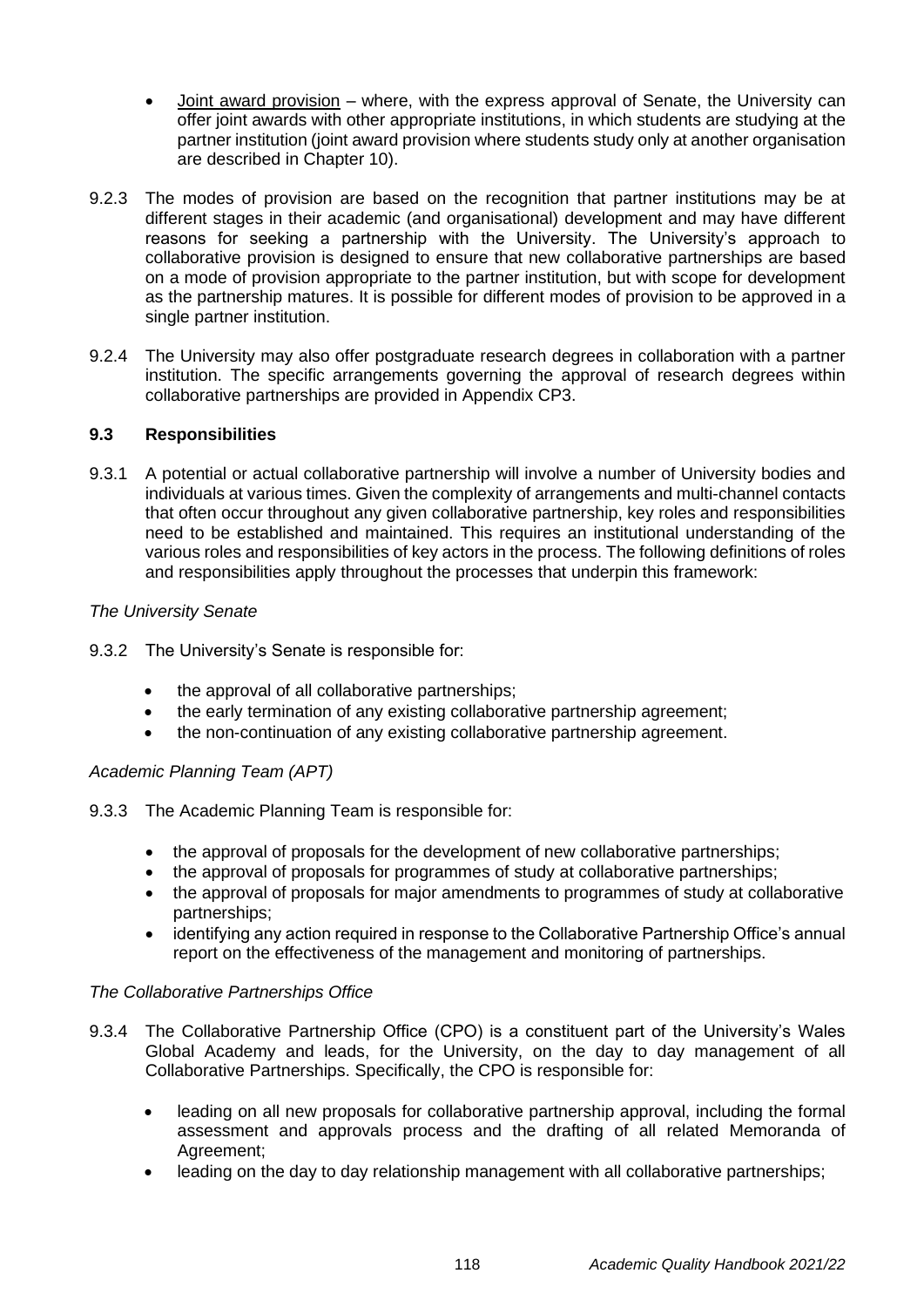- monitoring the performance of all collaborative partners and leading on all formal collaborative partnership reviews;
- providing an annual report on the effectiveness of the management and monitoring of partnerships by the CPO for consideration by the Academic Standards Committee (ASC) and APT.

## *University Academic Institutes and Academies*

9.3.5 The University has a number of Academic Institutes and Academies, through which it delivers academic programmes and provides educational oversight. A senior academic member of staff has overarching responsibility for the discipline oversight of collaborative programmes associated with their Institute. Additional supporting structures are in place in each Institute depending on the scale, range and volume of their collaborative provision.

Such bodies within the terms of this framework have the following responsibilities:

- ensuring that it has an appropriate structure and mechanisms in place to deliver its responsibilities in relation to Collaborative Partnerships;
- providing the necessary discipline input and support in the processes associated with the development, monitoring and review of partnerships;
- providing the necessary discipline input and support in the processes associated with the development, monitoring and review of programmes of study;
- provision of discipline oversight and anchoring of approved programmes within collaborative partnerships;
- the provision, management and oversight of Partnership Team Leaders.

## *Due Diligence Standing Group*

- 9.3.6 The University's Due Diligence Standing Group is a group consisting of specified University Senior Managers and Officers from across institution. This body within the terms of this framework has the following responsibilities:
	- assessment of any legal, financial or reputational risks associated with any proposed collaborative partnership;
	- assessment of any legal, financial or reputational risks associated with any proposed significant change to a collaborative partnership. Significant changes include, but are not limited to, matters such as change of ownership, change of location and change of senior leadership of an existing collaborative partner.

## *Academic Standards Committee*

- 9.3.7 The University's Academic Standards Committee (ASC) is responsible for oversight of the academic standards of the University's awards and the quality assurance and enhancement of its academic provision, wherever delivered, and for overseeing the development and enhancement of the University's portfolio of apprenticeships and technical awards. This body within the terms of this framework has the following responsibilities:
	- consideration and approval of all programmes of study proposed under any collaborative partnership;
	- oversight of annual monitoring and review processes;
	- consideration and approval of revalidations of all programmes of study under any collaborative partnership.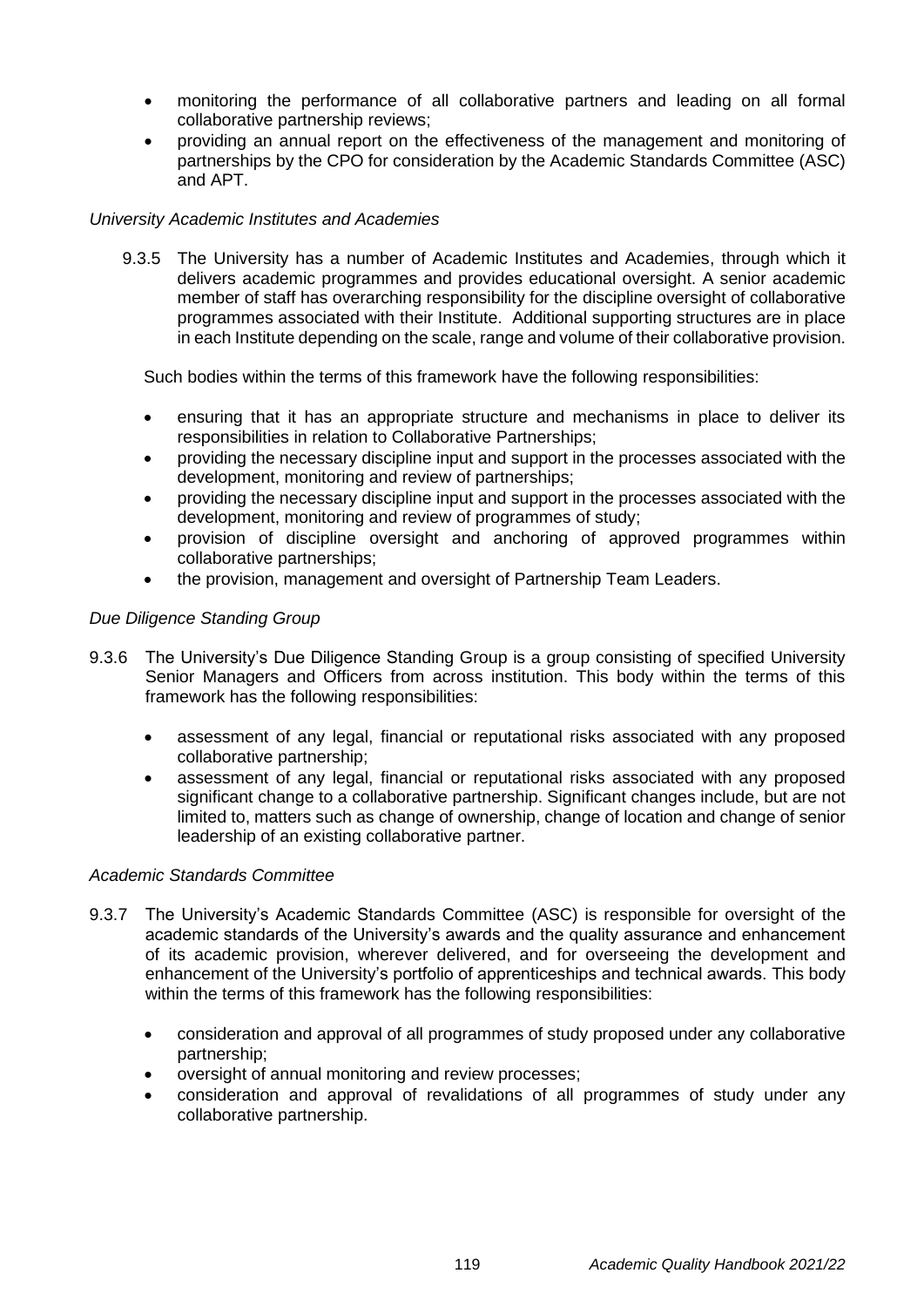## **9.4 Processes**

- 9.4.1 In the context of this framework, the University's key processes for managing its collaborative partnerships are:
	- initial consideration, including investigation, risk assessment and due diligence;
	- partnership approval;
	- programme validation and approval;
	- provision of appropriate academic and related support;
	- monitoring;
	- review.
- 9.4.2 These processes have been developed in the light of sector best practice, the UK Quality Code for Higher Education published by QAA and the UK Quality Code**,** Advice and Guidance: Partnerships.

## **9.5 Initial consideration, including investigation, risk assessment and due diligence**

- 9.5.1 The process of initiating a new partnership may start with an approach from the prospective partner, or may be initiated by the University. Individuals and Institutes may undertake exploratory discussions with a potential partner, however, it is a requirement that an initial risk assessment has been undertaken, and that it can be demonstrated that the proposed arrangements will, as a minimum, cover any costs incurred by the University in relation to the partnership before proposals are submitted to the Collaborative Partnerships Office. Where the initial contact is from outside an Institute, the Institute with responsibility for the programme area should be involved at as early opportunity as possible. Where the potential partnership may involve more than one Institute, a nominated Institute will lead the process initial process. No commitments to the prospective partner institution may be made at this stage.
- 9.5.2 At the point at which the Collaborative Partnerships Office wishes to register a firm proposal for collaboration, it submits a proposal to the Academic Planning Team, using Appendix CP1. Consideration of the proposal by the Academic Planning Team does not commit the University to any further development.
- 9.5.3 The Academic Planning Team will be seeking evidence of the following attributes in prospective partners to inform its decision:
	- academic culture and values closely aligned, at institutional and programme levels, to those of the University;
	- well-defined and credible academic development aspirations which cohere with those of the University;
	- desired provision in one or more areas of academic interest which are cognate with those offered within the University;
	- desired provision which does not pose a conflict of interest with an existing collaborative partnership;
	- demonstrable academic achievements in the field of scholarly activity;
	- capability of delivering programmes at the level of the proposed provision;
	- the potential to create a partnership which is capable of delivering clear academic benefits for the University;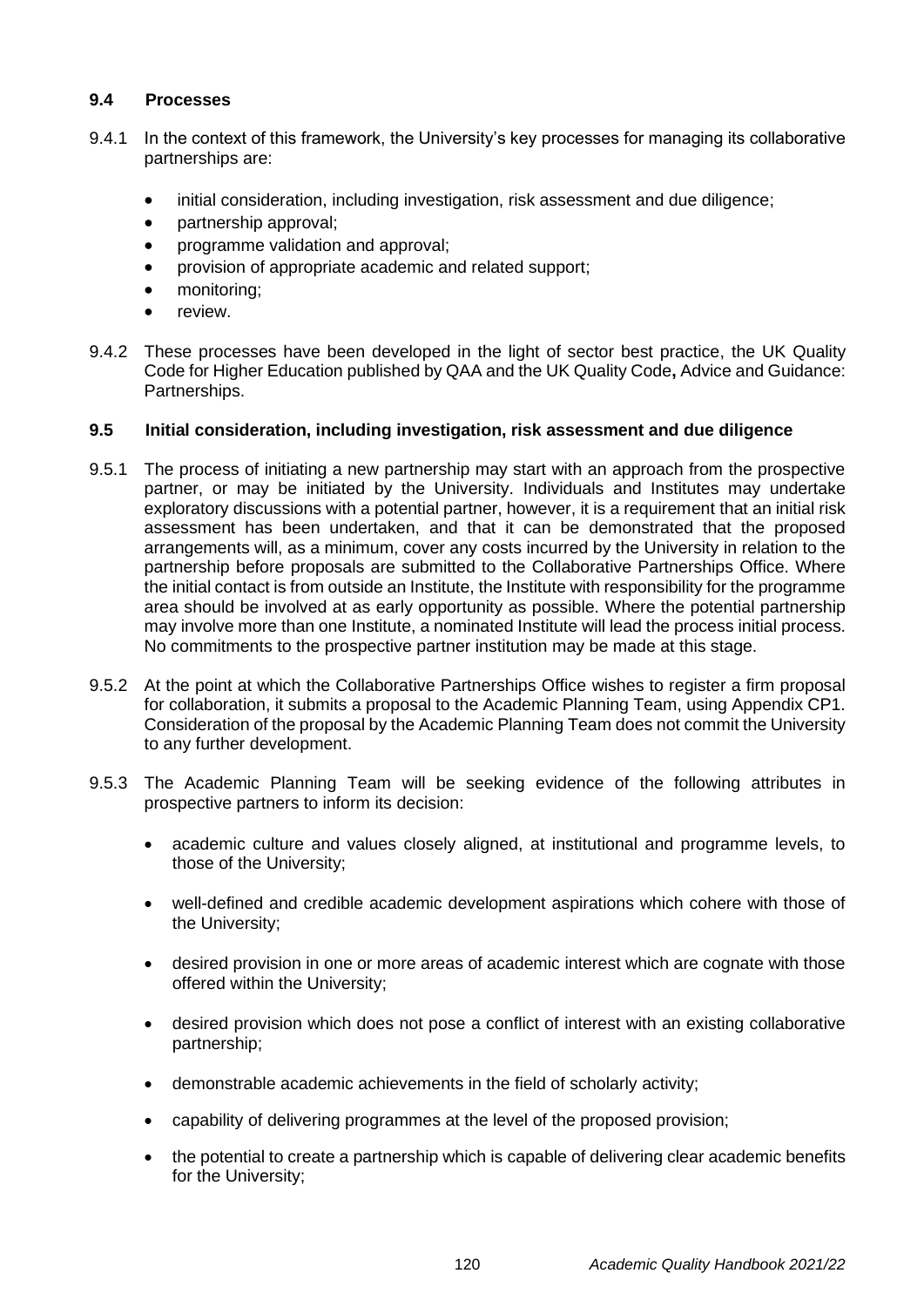- an initial business plan demonstrating that the partnership has the potential to generate financial benefit to the University;
- 9.5.4 In the event that the Academic Planning Team approves the proposal for due diligence and detailed costing, the activities undertaken are in four parts:
	- Legal due diligence, to establish the statutory and constitutional framework governing the operation of the prospective partner institution and its capacity to enter into a legal agreement with the University.
	- Financial due diligence, to establish whether the prospective partner institution is of sound financial standing and has the capacity to meet the financial obligations of a partnership with the University.
	- Academic due diligence, to establish whether the prospective partner institution is of good academic standing and has experience appropriate to the proposed collaboration.
	- Detailed costings of the proposal based on the mode of provision envisaged. The costing covers all expenses, including an estimate of the University staff resource (both academic and support) that will be required to support the partnership.
- 9.5.5 The findings of the due diligence process are reported by the Collaborative Partnerships Office to the Due Diligence Standing Group. In the event that the Standing Group concludes that the findings of the due diligence process are satisfactory, it recommends to Senate a formal approval visit to the prospective partner institution is arranged.

## **9.6 Partnership approval**

- 9.6.1 The process of partnership approval is overseen by the Collaborative Partnerships Office and is usually based on a visit to the prospective partner institution by a University panel appointed by the Collaborative Partnerships Office on behalf of Senate. Details of the arrangements for the approval visit are described in Appendix CP2.
- 9.6.2 The outcome of the visit is a report to Senate setting out the findings of the panel. The report is normally produced within 20 clear working days of the visit. The report concludes with one of the following recommendations:
	- that the institution is approved as a collaborative partner of the University. Approval may be subject to conditions, which must be addressed to the University's satisfaction prior to the next stage in the process, and/or recommendations which must be formally considered by the institution. Where this recommendation is made, the panel also specifies the mode of provision to be offered in the first instance;
	- that the partnership is not approved at the current time, but that the University is prepared to consider a partnership in the future, subject to certain conditions;
	- that the partnership is not approved as a collaborative partner of the University and that no further consideration should be given to the prospective partnership in the foreseeable future.
- 9.6.3 When the conditions of approval have been satisfied:
	- a Memorandum of Agreement governing the partnership is prepared by the Collaborative Partnerships Office for signing by the Vice-Chancellor. The Memorandum is based on the University template, provided in Appendix CP5 and includes the intended date of the first review of the partnership and a Partnership Responsibility Protocol covering quality assurance and related responsibilities. The template may not be varied without the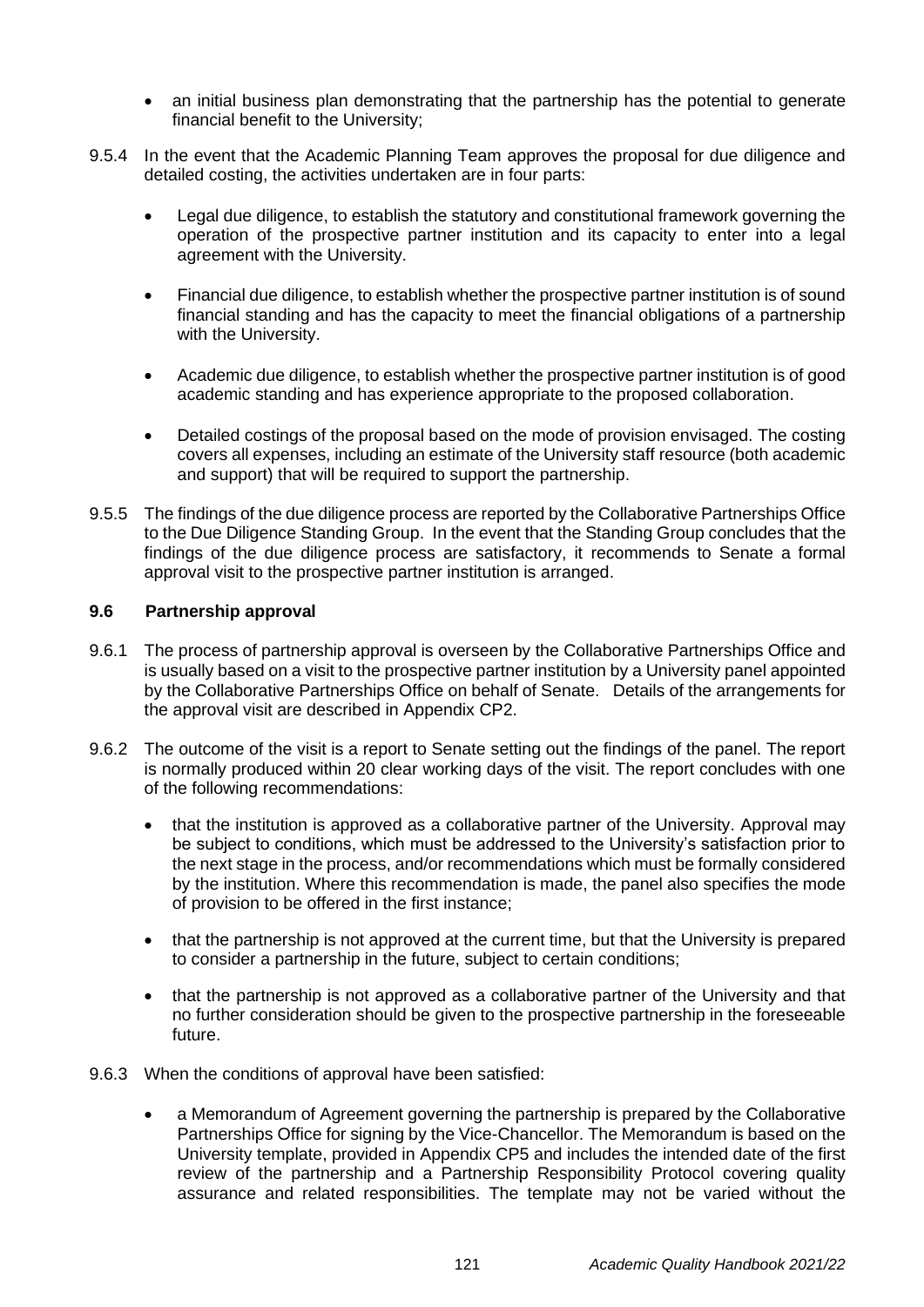approval of the Deputy Vice-Chancellor (Academic) or their nominee. Only the Vice-Chancellor or their nominee (which may be the Chair of Council) may sign a Memorandum of Agreement on behalf of the University. The Memorandum of Agreement will be supplemented in due course to reflect the provision approved for delivery by the partner and the agreed financial schedule. The Memorandum of Agreement is held by the Collaborative Partnerships Office;

- the Collaborative Partnerships Office informs the partner institution and the Institute(s) linked to the partnership confirming that approval has been given;
- the partner institution is added to the University's Register of Collaborative Partnerships by the Collaborative Partnerships Office;
- a Partnership Team Leader is appointed for the proposed programme(s);
- arrangements are made for the approval of individual programmes.
- 9.6.4 The partnership may not be advertised until the conditions have been met and the Memorandum of Agreement has been signed.
- 9.6.5 The University recognises that the development of successful collaborative provision hinges on the quality of the working relationships established between the parties concerned in the joint initiative. Differences in the experience of prospective partner institutions and in their internal academic and administrative organisation are likely to be reflected in the development time required to work with a prospective partner institution prior to formal approval of the new partnership.

## **9.7 Programme validation and approval**

- 9.7.1 A key feature of the University's approach to collaborative provision is the separation of approval of collaborative partner institutions from the approval of individual programmes. The University will not approve individual programmes until the partnership approval process has been successfully completed to the satisfaction of Senate, with all conditions met and recommendations considered and acted upon where appropriate.
- 9.7.2 The University recognises that occasionally and with good reason there may be a delay between the completion of the partnership approval process and the commencement of the programme approval processes. Where such a delay is more than 18 months, the University will normally undertake a further visit, based on the principles set out in paragraphs 9.6.1- 9.6.6, before the programme approval process commences.
- 9.7.3 The initial approval of new programmes is the responsibility of the Academic Planning Team and the process of programme validation is overseen by ASC. Both activities are undertaken in accordance with the requirements set out in Chapter 4 of the Academic Quality Handbook (AQH) and its associated appendices, including the documentation required to support the process. Additional requirements that apply to the approval process for programmes to be offered through collaborative partnerships are described in Appendix CP4.
- 9.7.4 The outcome of the programme approval process is a report to ASC which will recommend one of the following:
	- that the programme is approved for delivery, based on the specified mode of provision.
	- that the programme cannot be approved in its current form, but that the proposal should be significantly revised by the partner institution, working with the relevant University Institute. The proposal may then be re-presented for consideration by ASC;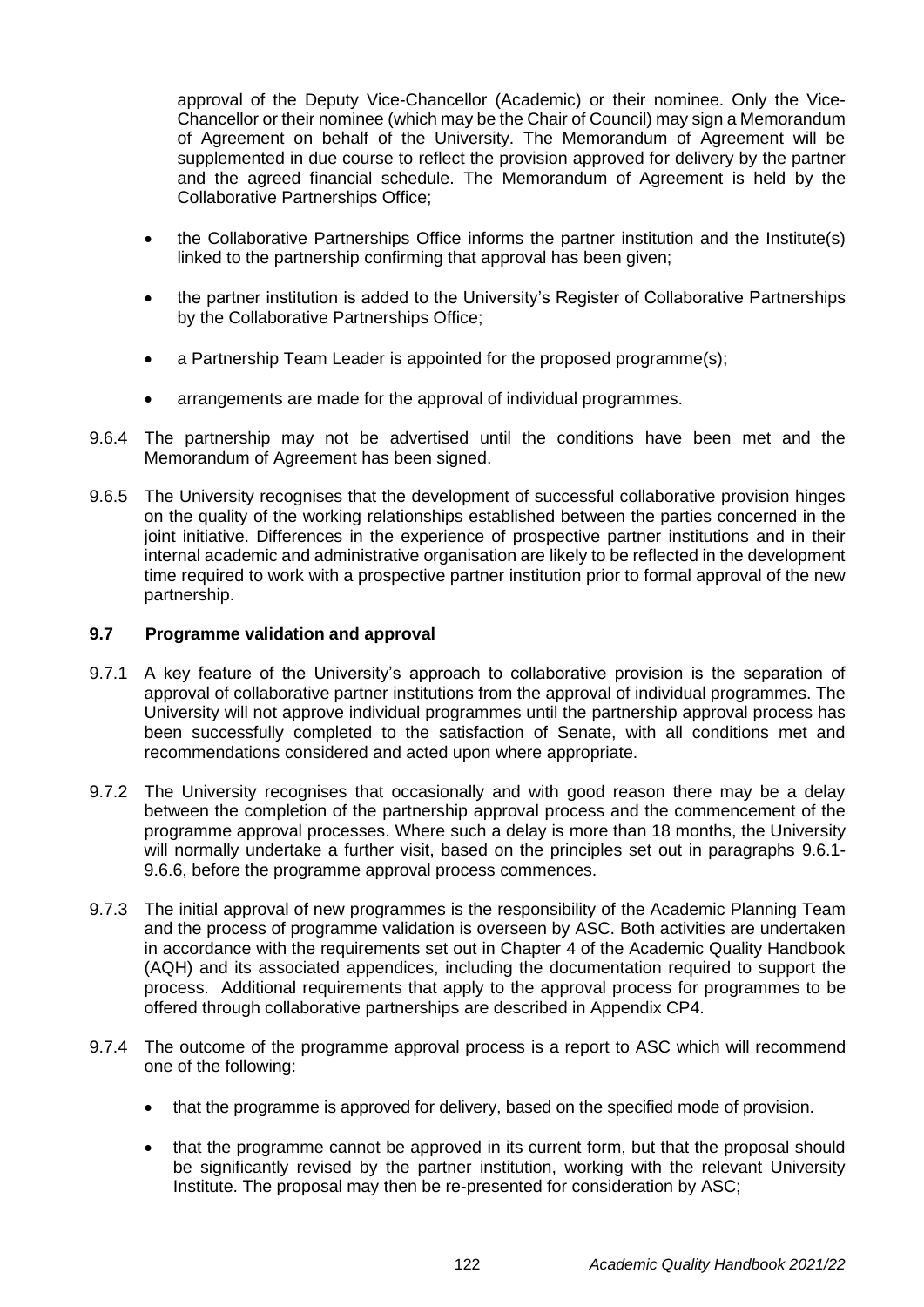- that the programme cannot be approved based on the specified mode of provision, but that an alternative mode of provision may be appropriate. The proposal may be re-presented in due course, based on an alternative mode of provision;
- that the proposal cannot be approved within the current timescale. The proposal may be re-presented in due course and in accordance with a new timescale.
- 9.7.5 When the programme approval process has been completed and the programme is approved for delivery:
	- the Memorandum of Agreement is supplemented to reflect the provision approved for delivery by the partner institution;
	- the Collaborative Partnerships Office informs the partner institution and the Institute(s) linked to the programme(s) that approval has been given.
	- the University's Register of Collaborative Partnerships is updated by the Collaborative Partnerships Office.

#### **9.8 New Centre approval visits**

- 9.8.1 New centre approval visits may be undertaken where:
	- the partnership approval process and/or programme validation process involves a proposal for delivery at more than one site;
	- proposed programme modifications involve an additional delivery centre for an existing programme at a partner;
	- off-campus provision is approved for an existing programme of study and the programme does not need to be adjusted to fit the location of delivery;
	- the partner institution moves to new premises.
- 9.8.2 New centre approval visits are carried out by one or more representatives of the University. The representatives are normally from the Institute that is linked to the relevant programme area, but may include those from outside the relevant Institute if deemed appropriate. The representative(s) undertaking the visit must be approved by the Deputy Vice-Chancellor (Academic) or their nominee. A proforma (CP11) is completed as part of the process. The proforma is supplemented by additional information provided by the partner and/or visiting representatives. The visit may include meetings with management, academic and support staff, as appropriate. The focus of the visit is to ensure that the location is a suitable, safe environment for the delivery of the proposed University programme(s), with adequate learning support facilities.

## **9.9 Programme modifications, including changes to mode of provision**

- 9.9.1 The University's procedures for modifying approved programmes are set out in Chapter 4 of the AQH.
- 9.9.2 Where the proposed modifications involve an additional delivery centre for an existing programme at a partner, the Collaborative Partnerships Office is required to submit Form CP1 to the Academic Planning Team for initial consideration and approval.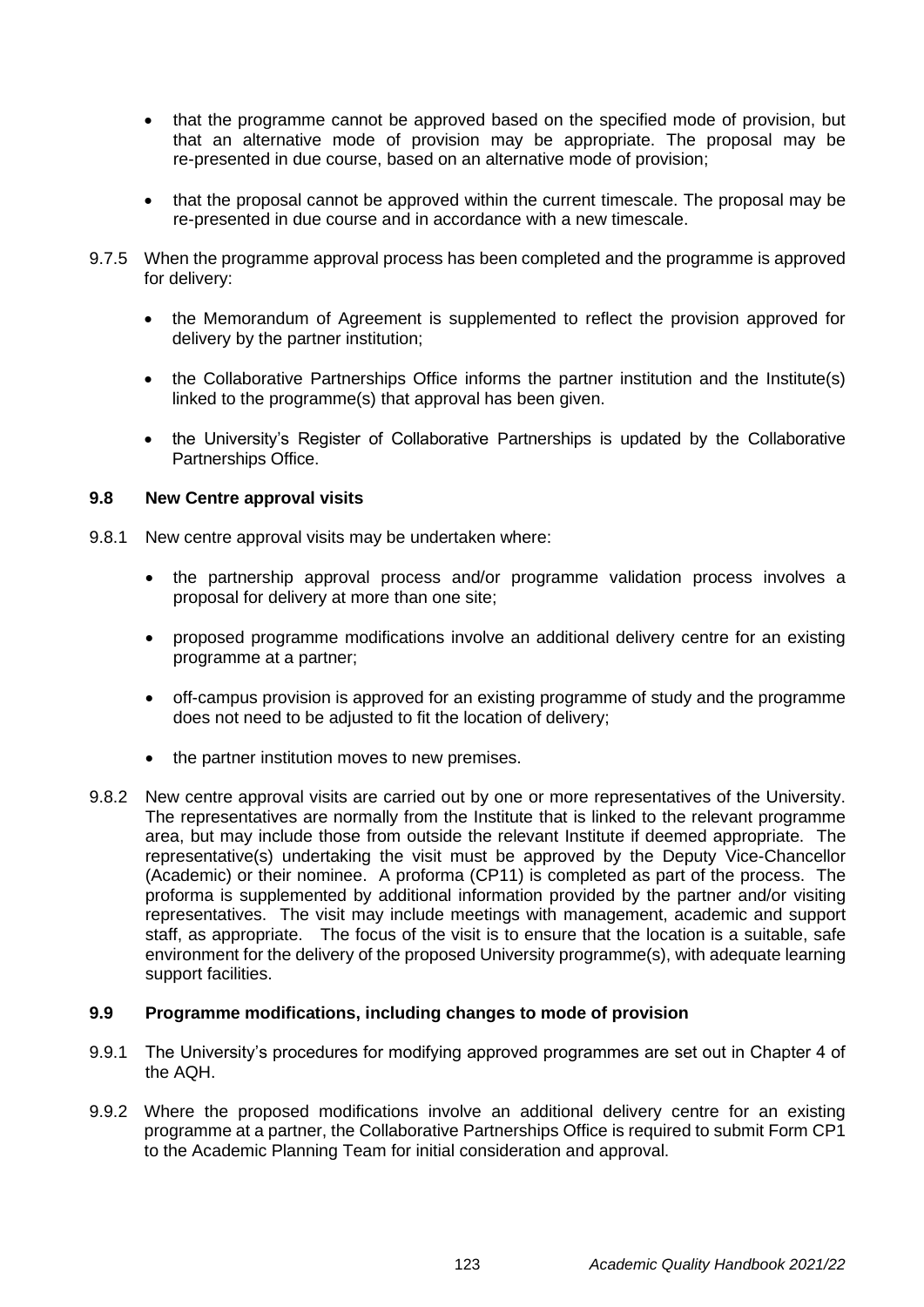9.9.3 All proposed modifications must give consideration to existing articulation agreements so that any potential incompatibilities are identified at an early stage and notified to partner institutions and applicants.

#### **9.10 Provision of central and academic support**

- 9.10.1 The key principle underlying the development of the University's collaborative provision portfolio is that of effective central management, which is academically-driven and supports all partners in developing capability, creating new knowledge and increasing intellectual capital. A corollary of this approach is that, ordinarily, all collaborative provision programmes are associated with cognate provision within the University. One of the purposes of this 'academic anchoring' is to ensure that staff in partner institutions have access to appropriate advice and support in their delivery of the curriculum. Academic anchoring also supports the University in meeting its responsibilities in respect of the maintenance of academic quality and standards.
- 9.10.2 The University also recognises that good communication is vital to ensure that issues arising in operating programmes are addressed in an effective and timely manner by the relevant personnel. The distances involved, not only geographically but also between cultures, require regular contact with named individuals at the collaborative partner institutions to facilitate a commonality of approach and a shared understanding, to ensure that divergent practices do not serve to undermine standards. Staff of the University have a key part to play in helping to create an appropriate, reflective learning and teaching environment at the partner institution. It is expected that there will be continuing dialogue regarding programme delivery and curriculum development, as well as the principles and policies in the areas of Student Cases and Student Representation, Engagement and Support, together with reciprocal visits.
- 9.10.3 In the context of this approach, collaborative partner institutions establish appropriate programme management structures in liaison with the University. Specific roles are allocated to University staff as described below, however other staff may also be designated to support more complex collaborative provision:

#### *Collaborative Partnerships Office*

- 9.10.4 The Collaborative Partnerships Office has responsibility for the establishment and maintenance of effective working relationships with partner institutions, including the arrangements for continuous liaison on strategic and operational matters, as well as the development, implementation and monitoring of the University's arrangements for assuring the academic quality and standards of the University's collaborative partnerships. This is met through the following:
	- co-ordinating the arrangements in relation to partner approval, monitoring and review;
	- providing advice and guidance to Institutes in relation to their risk management responsibilities;
	- monitoring the arrangements in relation to programme approval, validation and review;
	- working with the partner institution to ensure that the University's quality assurance requirements are met, including the requirements relating to annual review and providing data to external agencies;
	- retaining oversight of the approval of the academic staff appointed to the teaching team in collaborative partnerships (via validation or subsequently approved by the PTL) and maintaining a register of such staff;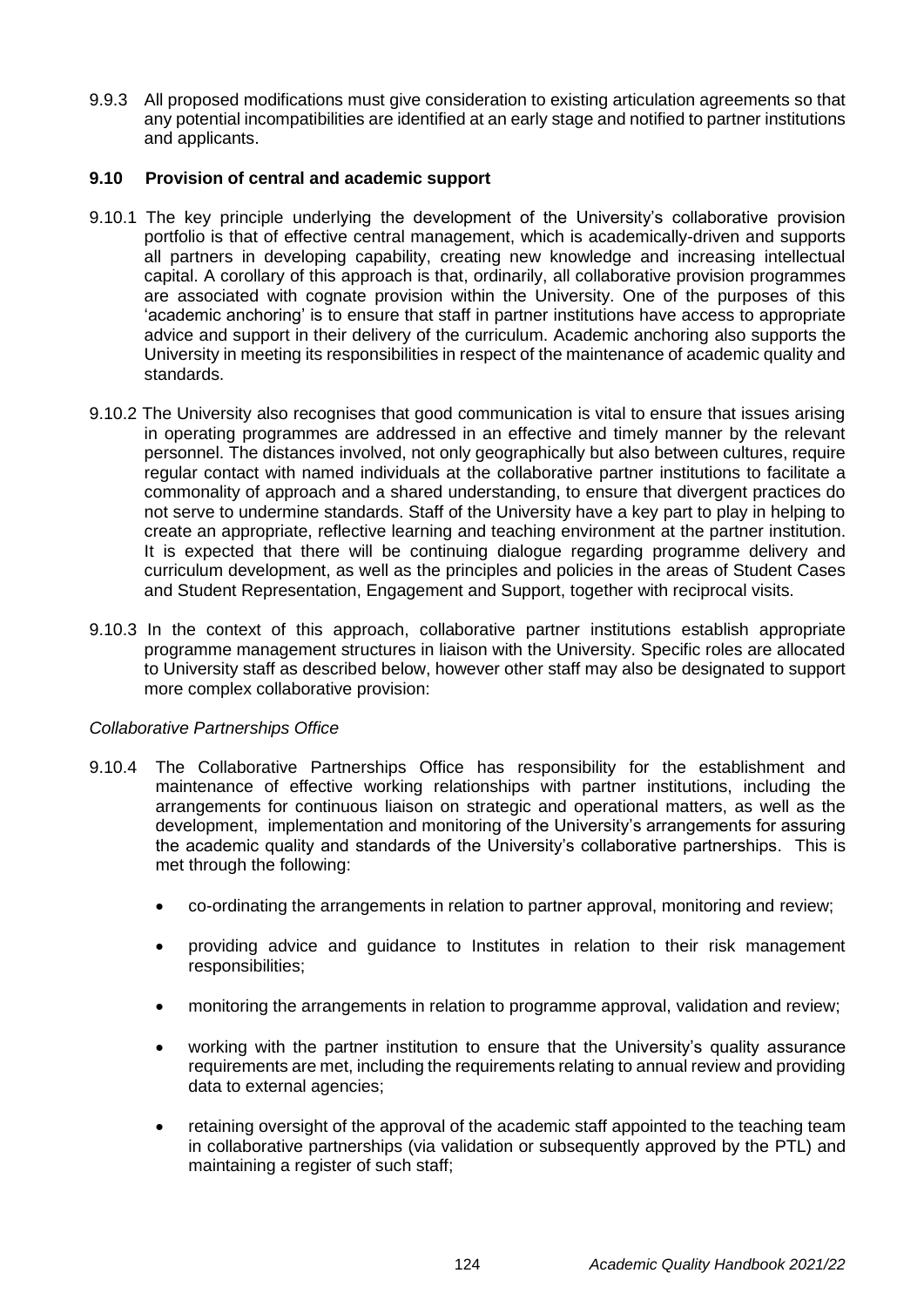- providing general staff development in relation to the University's regulations, policies and processes;
- encouraging scholarly activity and supporting the partner institution to sustain and enhance the suitable learning environment for the validated programme;
- monitoring the adequacy of resources both human and physical available to provide an appropriate level of underpinning for the programmes of study;
- providing advice and guidance in relation to the University's policies and procedures for Student Cases, and assisting in implementing these where appropriate;
- monitoring the arrangements made for the admission of students and the application of the approved entry requirements;
- checking the accuracy of published information provided for applicants and students (including promotional materials, web content and programme handbooks);
- ensuring that Partnership Team Leader (PTLs) are appointed, that they carry out their responsibilities as described below and in appendices CP6.

#### *Senior Staff within University Academic Institutes and Academies*

9.10.5 A senior member of staff within each of the University's Academic Institutes and Academies is identified to oversee delivery of collaborative partnership responsibilities within their Institute/Academy, as outlined in 9.3.4. Responsibilities include monitoring the engagement of the Institute's Partnership Team Leaders with their partnership responsibilities and taking prompt action to ensure that any issues are addressed within the required timescale (for example, identifying cover when a Partnership Team Leader is absent for any reason).

#### *Partnership Team Leader*

- 9.10.6 Each collaborative programme has a designated Partnership Team Leader (PTL) appointed by senior staff in the relevant University Institute in liaison with the Collaborative Partnerships Office. PTLs assist in ensuring that standards of the programme delivered by the partner are consistent with the level of award proposed and help to maintain and enhance the quality of the academic provision. PTLs are supported by Collaborative Partnership Office staff and contribute to the institutional processes of the management of collaborative provision, led by the Collaborative Partnerships Office. It is expected that PTLs will have regular contact with collaborative partners. The responsibilities of PTLs cover a number of different functions as described in Appendix CP6 for taught programmes and CP6d for postgraduate research programmes.
- 9.10.7 Where partnerships involve several programmes, an Executive PTL will be appointed to oversee all the programmes within the partnership. Where the programmes are located in more than one Institute, one Executive PTL will normally work across the Institutes. Executive PTLs will be supported by one or more subject specific PTLs who will undertake the assessment functions for particular programmes, as described in Appendix CP6b. The responsibilities of EPTLs cover a number of different functions as described in Appendix CP6.
- 9.10.8 PTLs normally undertake at least one formal visit per academic year to the partner institution. Where an Executive PTL is appointed, the visit will normally be undertaken by them. Where it is not possible to visit, alternative arrangements will be made, such as holding meetings by video call.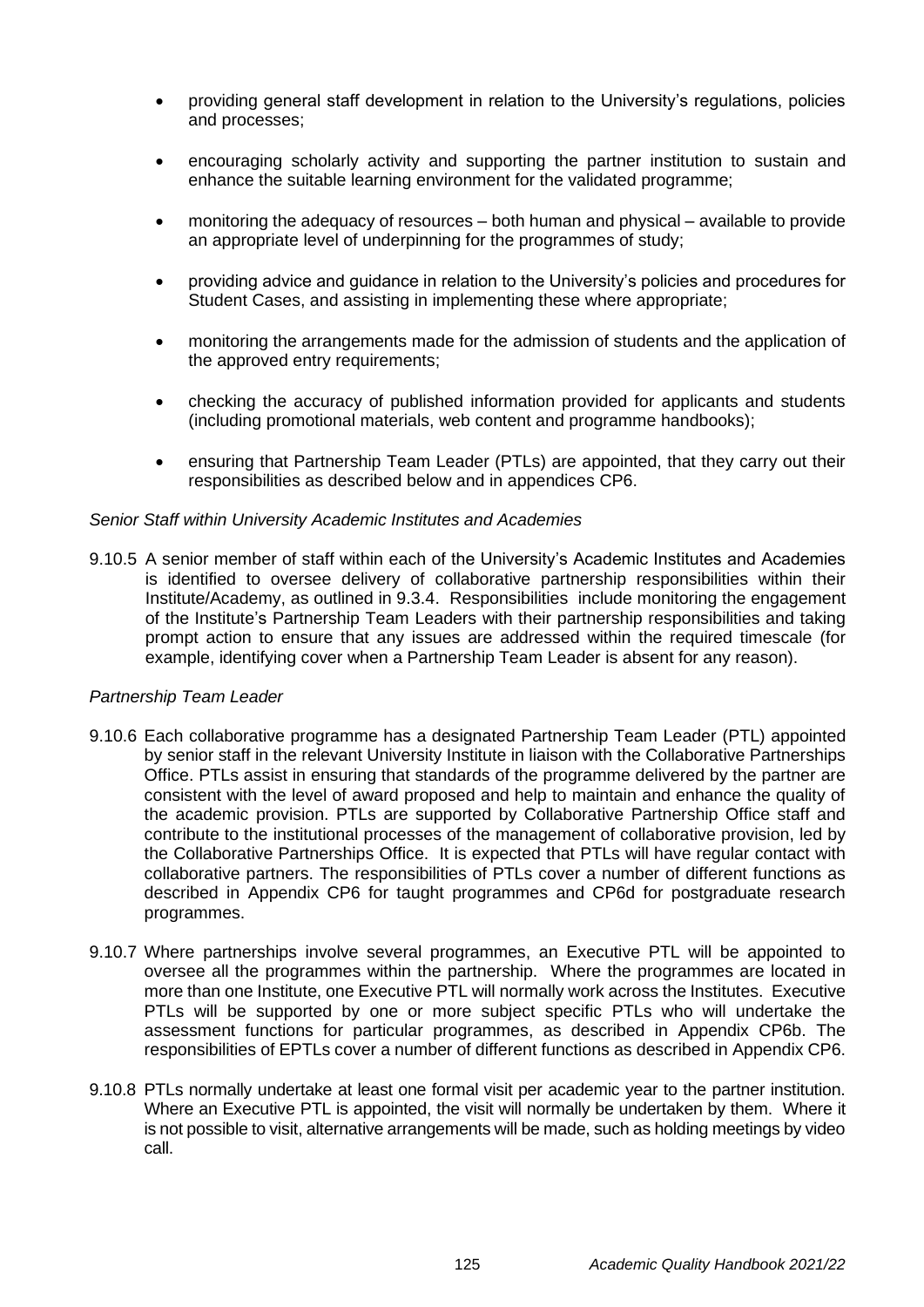- 9.10.9 Each PTL will be required to submit one monitoring report per semester to the Collaborative Partnerships Office, using the template provided in Appendices CP6a/c/e as appropriate. This may also be forwarded to the relevant Institute Board for consideration. A copy is also sent to the partner institution and relevant Programme Managers, where applicable. Where the PTL has not undertaken a visit, the report should be based on other interactions with the collaborative partner (email, phone, video calls etc.)
- 9.10.10 Where there are programme(s) delivered at more than one location within a single partnership, the required PTL visit may be varied to reflect this, with the approval of the Collaborative Partnerships Office. Variations might include one visit per location per academic year (covering all the programmes delivered at a centre wherever possible); visits undertaken by other members of Institute staff; meetings with staff from one location undertaken as part of a visit to another of the institutions' locations; reports of communications (emails, voice/video calls etc.) forming the basis of a report.

## **9.11 Monitoring**

- 9.11.1 Collaborative programmes are monitored by the University in accordance with its standard arrangements for annual review, as set out in Chapter 4 of the AQH. For each programme offered collaboratively, the teaching team, led by the programme leader, at the partner institution is responsible for providing a reflective evaluation of the programme. In the case of research degree provision, the appropriate officer at the partner institution (e.g. the Director of Research Degree Studies or equivalent) is responsible for providing an annual reflective evaluation of the provision, using the template provided by the University.
- 9.11.2 In addition:
	- appropriate reflection by Institutes is made on matters raised in annual review reports from partner institutions;
	- partner institutions are required to submit to the University a brief annual institutional overview report to accompany the annual review reports (using Appendix PV12a), commenting on the operation of the partnership as a whole and the annual review process itself. A summary of matters raised in these reports is prepared by the Collaborative Partnerships Office and presented to IACPC and ASC for consideration;
	- monitoring is provided via the PTL (as described above). Their responsibilities include completing monitoring reports using a University template (Appendices CP6 a/c), which are considered at University level;
	- at least one formal visit will be made to the partner institution per academic year. These visits may be undertaken by the PTLs or representatives of the Collaborative Partnerships Office. There may also be visits related to partnerships review (see paragraphs 9.12.1- 9.12.5) or programme (re)validation.
- 9.11.3 To support the activities identified above, the University also undertakes an annual commercial review of each partnership, as appropriate.
- 9.11.4 Memoranda of agreement with partner institutions make clear that the University retains responsibility for the accuracy of all public information, publicity and promotional activity relating to its collaborative provision. Procedures for approving and monitoring the accuracy of such materials are set out in Appendix CP7.
- 9.11.5 Where, through its routine monitoring or other engagements, the University becomes concerned that a partner institution is not meeting its obligations under the Memorandum of Agreement, the Deputy Vice-Chancellor (Academic) and/or the Chair of IACPC, has authority to require the introduction of measures to provide additional support for the partner institution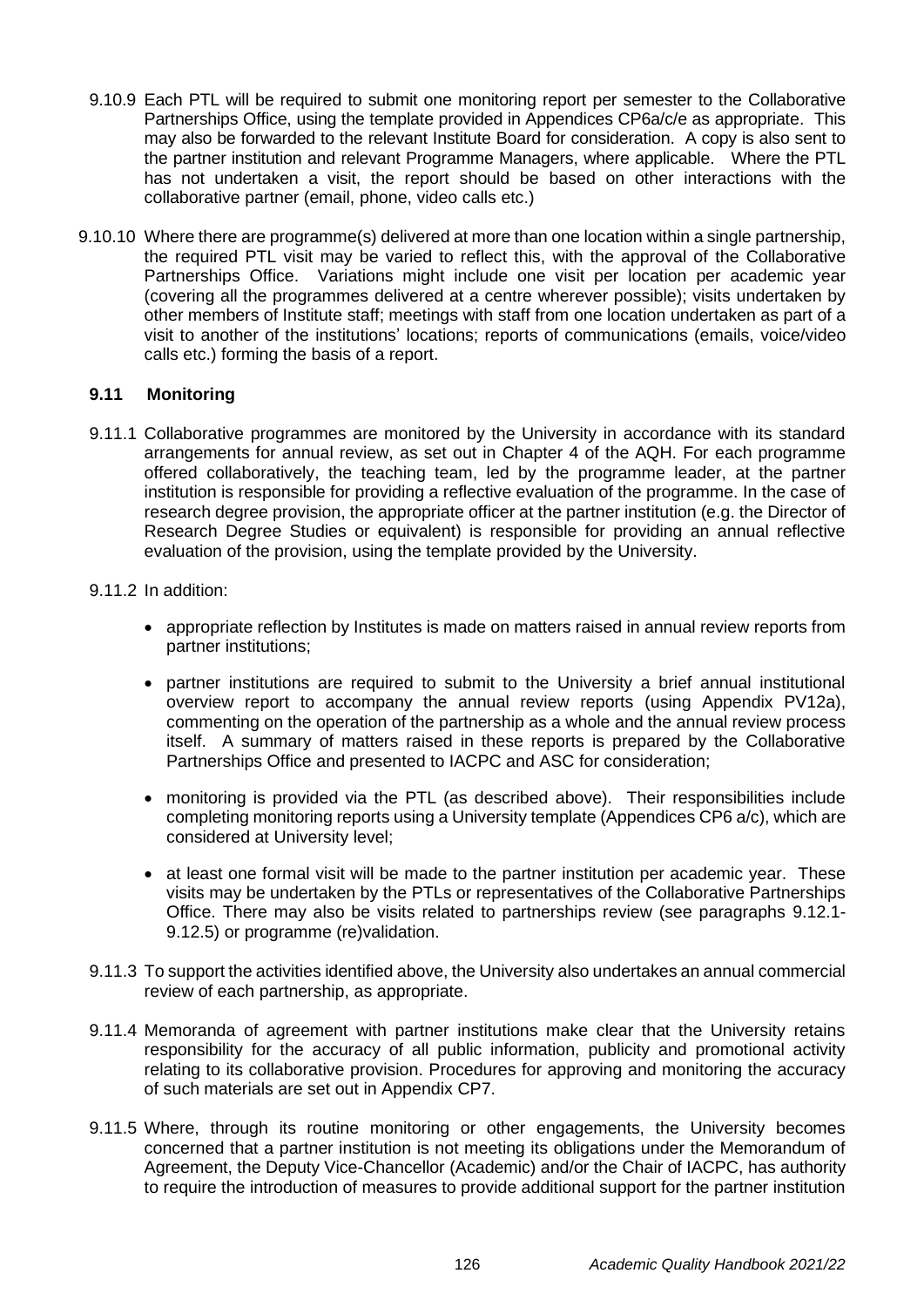in meeting those obligations. This may be in relation to the partnership generally or for specific programme(s). The measures, which may include a moratorium on recruitment, are communicated in writing to the partner and progress reports are provided at subsequent meetings of IACPC until such a time as the difficulties have been resolved or it becomes necessary to recommend that the partnership, or programme(s), is terminated.

#### **9.12 Review**

- 9.12.1 University programmes are subject to a revalidation, normally in the fifth year of delivery. Programmes offered collaboratively are reviewed and revalidated by the University in accordance with its standard processes, as set out in Chapter 4 of the AQH.
- 9.12.2 The overall arrangements for each collaborative partnership are reviewed by the University, normally every 5 years. The detailed arrangements for Partnership Review are set out in Appendix CP9.
- 9.12.3 In addition, where a new partner is delivering a programme with the University for the first time, an interim review is undertaken. The interim review is normally scheduled to take place either immediately after the first cohort of students have completed the programme (in respect of one year programmes) or after two years. The review is designed to enable the University to evaluate the first full cycle of activity with reference to:
	- the operation of the programme in terms of delivery and assessment;
	- student progression and achievement;
	- the student experience, including the resources available for the programme and support and facilities available for students;
	- (in respect of research degrees) supervisory arrangements;
	- the expectations set out in the Memorandum of Agreement, including requirements in respect of public information and publicity.
- 9.12.4 The detailed arrangements for Interim Partnership Review are set out in Appendix CP8.
- 9.12.5 The University may bring forward the date of an interim or periodic review in the event that concerns have been raised about a partnership or the delivery of a collaborative programme.

#### **9.13 Articulation links**

- 9.13.1 The University defines articulation links as arrangements whereby students at a partner institution have guaranteed direct entry with advanced standing into specified programmes of the University, subject to fulfilment of certain criteria.
- 9.13.2 The principles and procedures governing the University's management of articulation links are the same as those for other forms of collaborative partnerships, modified as appropriate to reflect the lower risk involved.
- 9.13.3 Appendix CP10 Describes the processes in relation to the proposal, approval and termination of articulation links.

#### **9.14 Assessment and external examining**

9.14.1 Assessment arrangements for students on taught collaborative programmes, and arrangements for external examining, are made in accordance with the regulations and procedures outlined in Chapters 6 and 7 of the AQH. In the case of programmes leading to